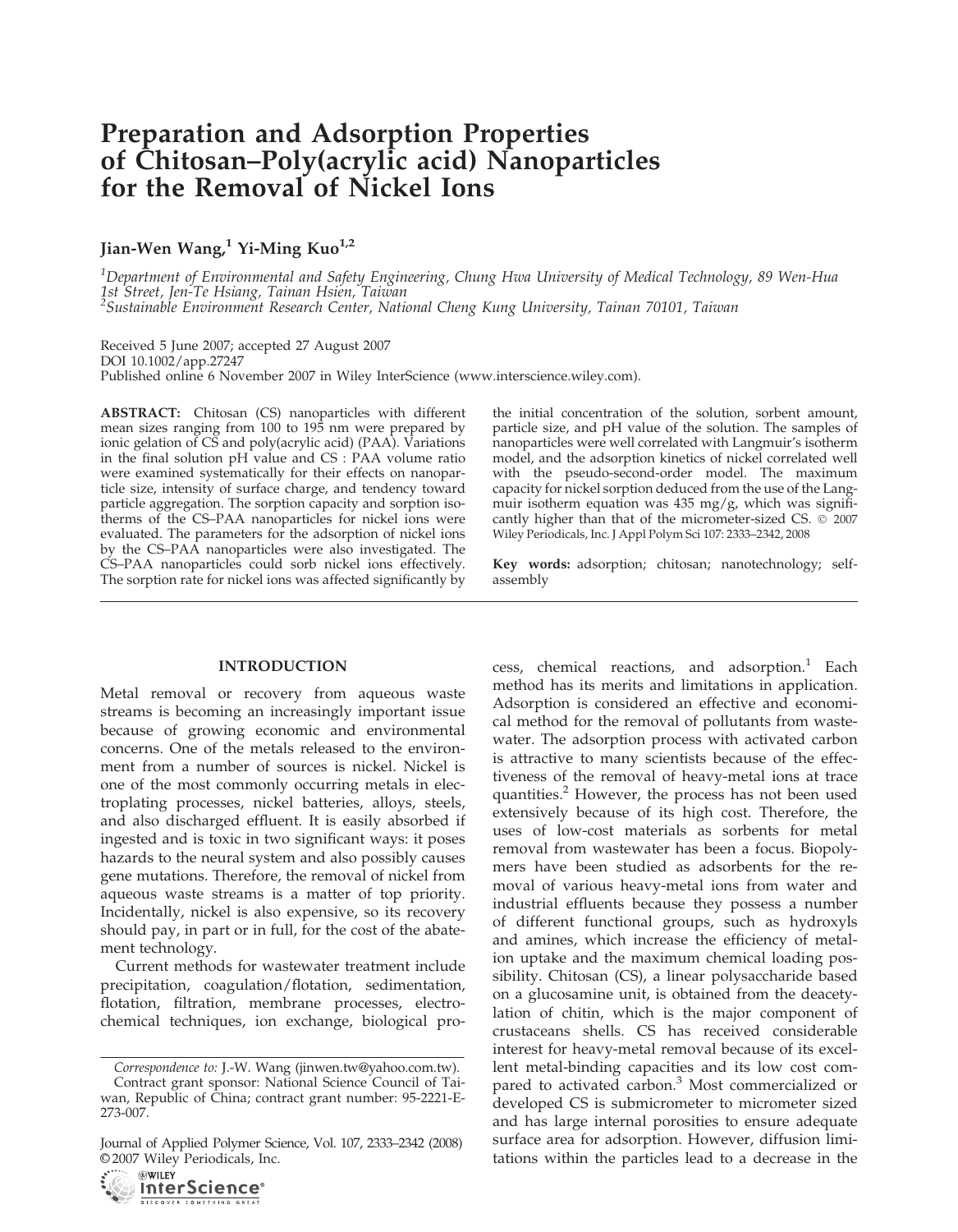adsorption rate and available capacity. To reduce this resistance to mass transfer, CS-based nanoparticles have been developed to reduce its crystallinity and size to favor the sorption rate. $4 \text{ CS}$  nanoparticles should have the following advantages: $5$  (1) CS nanoparticles can be produced in large quantity with the sol–gel method; (2) it can be expected that the adsorption capacity for CS nanoparticles will be higher because of their larger surface area and highly active surface sites; and (3) it is possible that the uptake process occurs via external adsorption, which results in a very short adsorption time. Qi and  $Xu<sup>6</sup>$  studied the sorption behavior of CS–tripolyphosphate nanoparticles for lead and found that the adsorption capacities for lead (398 mg/g) were very high due to the large surface area. Chang and  $Chen'$  studied the sorption behavior of carboxymethylated CS-bound Fe3O4 nanoparticles for Acid Orange 12 and found that the adsorption capacities for Acid Orange 12  $(1883 \, \text{mg/g})$  were also extremely high. They also found that CS-bound  $Fe<sub>3</sub>O<sub>4</sub>$  nanoparticles were shown to be efficient for the removal of Cu(II) ions at  $pH > 2$ .<sup>8</sup> In particular, the adsorption rate was so fast that equilibrium was achieved within 1 min due to the absence of internal diffusion resistance.

Self-assembly is a process whereby atoms, molecules, and molecular aggregates organize and arrange themselves through weak and noncovalent forces such as hydrogen bonding, electrostatic interactions, and hydrophobic forces into stable and structurally well-defined functional entities at the mesoscale and nanoscale dimensions. Self-assembly combining two oppositely charged polyelectrolytes into nanoparticles can be achieved by ionic gelation. For example, negatively charged DNA can form nanoparticles with positively charged polymers, such as  $CS^9$  and polyethylenimine.<sup>10</sup> So far, there have been many reports on the formation of CS nanoparticles through the ionic gelation process. Bodmeier et al. $^{11}$  first reported the ionotropic gelation of CS with tripolyphosphate for drug encapsulation. Lin et al. $^{12}$  prepared nanoparticles composed of  $CS/poly(\gamma$ -glutamic acid) and evaluated their permeability through Caco-2 cells. Douglas and Tabrizian<sup>13</sup> introduced a new procedure for the preparation of alginate–CS nanoparticles and examined several experimental parameters in relation to their formation and characteristics. Alonso-Sande et al.<sup>14</sup> reported the formation of a new type of nanoparticle made of hydrophilic polysaccharides, CS, and glucomannan and studied their potential for the association and delivery of proteins. Kabanov et al.<sup>15</sup> indicated that these biomedical nanoparticles consisted of a longhost molecule sequentially complexed with shorter guest polyions of opposite charge, according to a zip mechanism. In addition, Schatz et al.<sup>16</sup> demonstrated that the influence of the molecular weight of components on their particles sizes could be well explained by the chain-length ratios of the two polymers. Therefore, high-molecular-weight CS was used as a host material complexed with short guest polyions of poly(acrylic acid) (PAA) in this study. To avoid irreversible flocculation occurring with a dropwise approach for the polyelectrolyte complex particle, a one-shot addition of polyelectrolyte was used in this study when the mixing ratios were close to unity. This one-shot process was easy to perform, was insensitive to the mixing order of reactants, and led to highly stable, charged, biopolymer-based colloids.

The aim of this study was to synthesize CS nanoparticles by the ionic gelation of high-molecular CS and PAA. The sorption capacity and sorption isotherms of CS–PAA nanoparticles for nickel ions were also evaluated. The influences of various experimental conditions, such as the initial concentration of the solution, sorbent amount, particle size, and pH value of the solution, on the adsorption capacity of the nanoparticles for nickel ions were investigated. The equilibrium sorption capacities for the nickel on the nanoparticles were studied with the adsorption isotherm technique. The experimental data were then fitted into the Langmuir and Freundlich equations. This information will be useful for further applications of system design in the treatment of practical waste effluents.

#### EXPERIMENTAL

#### Materials

CS (weight-average molecular weight  $\approx$  40,0000) was purchased from Fluka (Buchs, Switzerland). The degree of deacetylation was about 88%, as determined by an IR method. PAA (viscosity  $= 8000-$ 12000 cp) was obtained from Showa (Tokyo, Japan). Acetic acid was obtained from Fluka. Nickel nitrate was purchased from Riedel-de Haën (Seelze, Germany). All other reagents were analytical grade and were used without further purification.

#### Preparation of the CS–PAA nanoparticles

CS–PAA nanoparticles were prepared in our previous study.<sup>17</sup> To simplify the preparation procedure, the incubation processes were modified. Briefly, CS flakes were measured and dissolved in an acetic acid solution at a concentration of 0.01 wt % with 1% acetic acid; the pH was then raised to 4.5 with 10N sodium hydroxide. The PAA solution was also dissolved in deionized water at 1%, and the pH of the prepared PAA solution was 4.7. CS–PAA nanoparticles formed spontaneously on the dropwise addition of an aqueous PAA solution into CS solution at a dropping rate of 1 drop/s with a syringe connected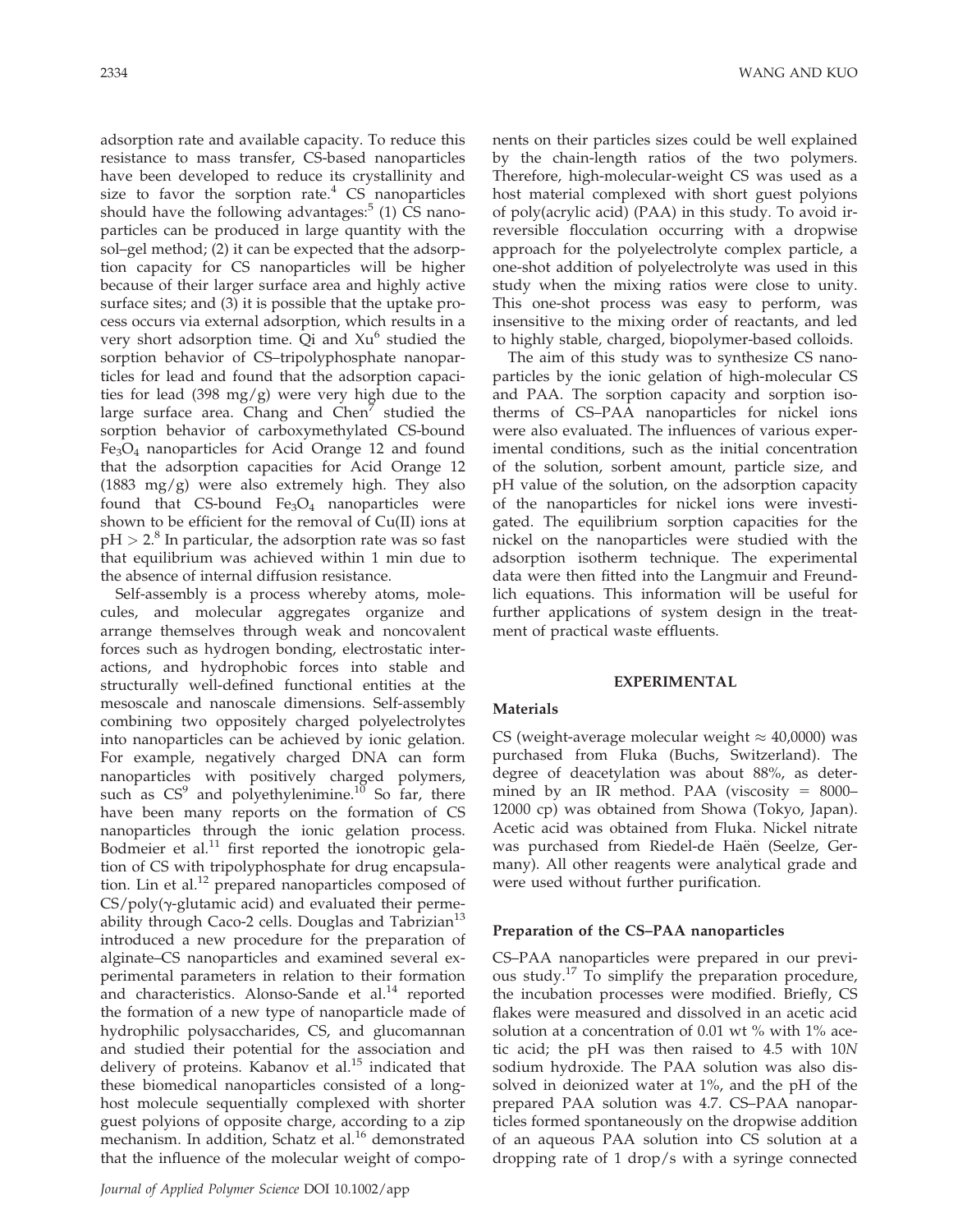to a peristaltic pump. The final pH value of the CS– PAA complex was adjusted to 3 by 1M hydrochloride acid and then to 5 and 7 by 1M sodium hydroxide. Different mean sizes of nanoparticles were obtained by adjustment of the ratio of PAA to CS. Nanoparticles were purified by centrifugation at  $9000 \times g$  for 30 min. The supernatants were discarded, and the CS–PAA nanoparticles were rinsed extensively with distilled water to remove any sodium hydroxide residues; the nanoparticles were kept at  $-55^{\circ}$ C for 1 day and then freeze-dried again before further use or analysis.

## Fourier transform infrared/attenuated total reflectance (FTIR–ATR) spectrum analysis

FTIR spectra were measured with a Thermo Nicolet (Madison, WI) Nexus 470 FTIR–ATR spectrometer to determine the chemical interaction between CS and PAA.

# Transmission electron microscopy (TEM) observation

A Hitachi HF-2000 field emission transmission electron microscope (Tokyo, Japan) was used to observe the morphology of the nanoparticles. The samples were placed on a copper grid coated with a carbon membrane at room temperature without staining.

# Size distribution and  $\zeta$  potential analysis

Mean diameter size distribution and  $\zeta$  potential of the CS–PAA nanoparticles were determined with a Malvern Zetasizer 3000 HS (Herrenberg, Germany). Each sample of the nanoparticle suspension was adjusted to a concentration of 0.01 wt % in deionized water or in 0.01 mol/L sodium chloride solution for f potential examination. All analyses were done three times, and the results are the average of three runs.

#### Scanning electron microscopy (SEM) observation

The surface morphology of the CS–PAA nanoparticles was observed with a Jeol 3100 scanning electron microscope (Tokyo, Japan) at 25 kV. The platinum-coated particle surface was prepared under an argon atmosphere.

# X-ray diffraction (XRD) analysis

The crystal structure of CS–PAA nanoparticle was determined with a Rigaku D/max3 Vx X-ray diffractometer (Tokyo, Japan) at a scanning rate of  $4^{\circ}/\text{min}$ for 20 values from 10 to 50 $^{\circ}$ .

# Adsorption experiments

A stock solution (1000 ppm) of nickel ion was prepared with nickel nitrate (Riedel-de Haën). The stock solution was then diluted to give a standard solution of appropriate concentration. Batch experiments were conducted in 250-mL beakers and equilibrated with a magnetic stirrer. Then, 100-mL aliquots of these standard solutions were placed in 250-mL beakers, and CS–PAA nanoparticles were added.

In the adsorption equilibrium experiments, 0.10 g of CS–PAA nanoparticles and 100 mL of nickel solution buffered at pH 5 containing several concentrations of Ni(II) ions were used. The system was maintained under shaking at  $25^{\circ}$ C until the adsorption equilibrium was reached. Nickel ion uptake experiments were conducted in the range  $pH = 3-7$ by the addition of 1M hydrochloride or 1M sodium hydroxide as required. After equilibration, the nickel nitrate solutions were filtered through papers and quantified by a GBC Scientific Equipment SensAA Flame atomic absorption spectrophotometer (Melbourne, Australia). The adsorption capacities of the nickel ions taken up by the sorbent in each flask were determined by the following mass balance equation:

$$
Q = \frac{(C_0 - C_e)V}{W}
$$
 (1)

where Q is the sorption capacity (mg/g);  $C_0$  and  $C_e$  are the initial and solution-phase nickel ion concentrations at equilibrium (ppm), respectively; V is the solution volume  $(L)$ ; and  $W$  is the mass of sorbent  $(g)$ 

For batch kinetic studies, the CS–PAA nanoparticle and 100 mL of nickel ion solutions with different initial concentrations were placed in 250-mL beakers and stirred by a magnetic stirrer. Different amounts of CS–PAA nanoparticles with different mean particle sizes were placed in 250 mL of the nickel solution with shaking for 24 h at 260 rpm; this was expected to provide information about the optimum conditions for adsorption of Ni ions. The sorption time was varied between 10 and 100 min. During the kinetic experiments, samples were withdrawn at fixed time intervals, filtered, and quantified by the Flame atomic absorption spectrophotometer.

Isotherm studies were conducted with a constant CS–PAA nanoparticle weight (0.10 g) and various initial concentrations of nickel ions in the range 40– 100 ppm.

# RESULTS AND DISCUSSION

#### Particle size and structure of the CS–PAA nanoparticles

The preparation of the CS–PAA nanoparticles was based on an electrostatic-induced interaction between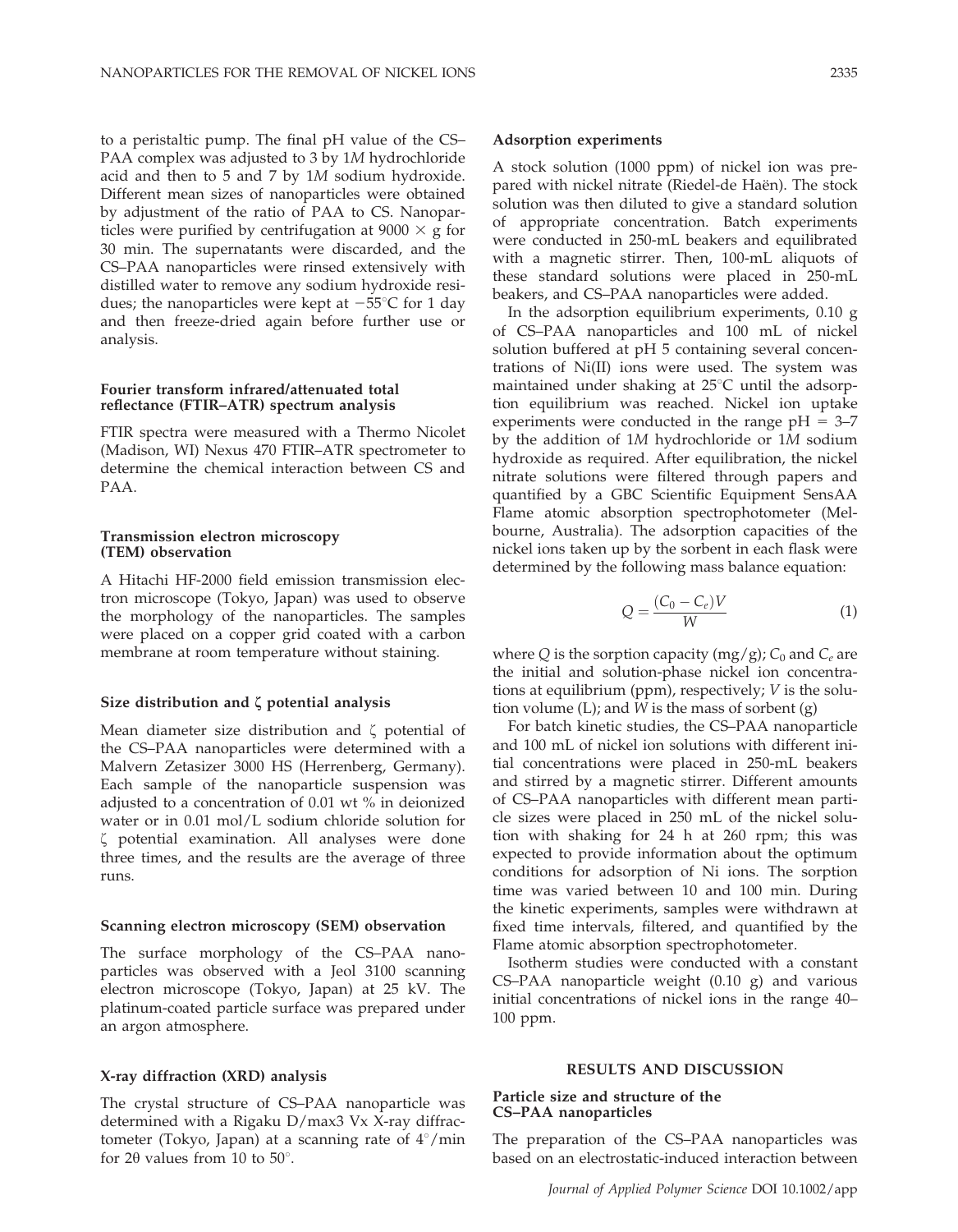| INCAIL L'AIGLIC DIZC AIRE C'HOICHIAI OI COTTAN COMPICA IVANOPATICIES AL D'INCIENT<br>CS: PAA Volume Ratios and pH Values |    |                     |                       |                |                           |  |
|--------------------------------------------------------------------------------------------------------------------------|----|---------------------|-----------------------|----------------|---------------------------|--|
| Sample                                                                                                                   | pΗ | $CS$ : PAA<br>(w/w) | Mean<br>diameter (nm) | Polydispersity | $\zeta$ potential<br>(mV) |  |
|                                                                                                                          |    | 1:1                 | $35 \pm 8$            | 0.0522         | $33.5 \pm 0.4$            |  |
| Н                                                                                                                        | 5  | 1:2                 | $194 \pm 8$           | 0.0717         | $18.6 \pm 0.6$            |  |
| Ш                                                                                                                        | 5  | 1:1                 | $175 \pm 14$          | 0.0491         | $20.1 \pm 0.7$            |  |
| IV                                                                                                                       | 5  | 2:1                 | $100 \pm 11$          | 0.0801         | $20.6 \pm 0.8$            |  |
|                                                                                                                          |    | 1:1                 | $638 \pm 112$         | 0.1752         | $10.8 \pm 0.5$            |  |

TABLE I Mean Particle Size and  $\zeta$  Potential of CS–PAA Complex Nanoparticles at Different

positively charged CS and negatively charged PAA at room temperature.<sup>18</sup> Adjusting the final solution pH value directly instead of during the incubation process changed the incubation process for the modified CS– PAA nanostructure. The CS–PAA nanoparticles prepared in the experiment had a white powder shape and were insoluble in water and dilute acid.

CS–PAA nanoparticles produced at a solution pH of 4.5 were tested for their size and  $\zeta$  potential response to changing pH values of the residing solution medium by simple adjustment of the solution pH from 3 to 7. Table I shows the results of the mean diameter and surface charge of the CS–PAA nanoparticles with the CS:PAA volume ratio fixed at 1 under different pH values. Both measured particle size and  $\zeta$  potential were very sensitive to the change in pH values of the residing aqueous environment, which indicated that the surface density of the protonized amino groups and the degree of protonation were reversibly responsive to changing solution pH values. The increase in measured average particle size could have been caused mainly by particle aggregation when the solution pH value increased. Apparently, the diameter of the nanoparticles increased with increasing pH from 3 to 7. The increase in size at pH 7 suggested that the degree of protonation at the surfaces of the particles was reduced, which decreased the electrostatic repulsion between the particles and, thereby, increased the probability of particle aggregation. An extremely small size of the CS–PAA nanoparticles (about 35 nm) could be obtained at pH 3. However, the high positive charge of these nanoparticles did not favor metal chelating. Thus, the final pH value of the CS–PAA nanoparticle solution was changed to 5 for further adsorption experiments.

The particle size distributions and surface charges of the CS–PAA nanoparticles with various CS : PAA volume ratios was also characterized by the Zetasizer at pH 5. The results are also shown in Table I. The mean diameter of the nanoparticles ranged from 100 to 194 nm with a narrow size distribution. With increasing CS:PAA volume ratio, the mean size of the nanoparticles decreased. The surfaces of the CS–PAA nanoparticles had positive charges of about 20–30 mV. Table I also shows that as the ratio of

 $CS: PAA$  increased, the  $\zeta$  potential also increased. As the content of CS exceeded that of PAA, some of the excessive CS was absorbed onto the surface of the CS–PAA nanoparticles. The excess CS increased the surface charges of the CS–PAA nanoparticles and resulted in an increase in the  $\zeta$  potential.

# Morphology of the CS–PAA nanoparticles

Figure 1 shows the SEM image of pH 5 modified CS– PAA nanoparticles obtained at a CS:PAA volume ratio of 2 : 1. It exhibits aggregates composed of adjacent nanoparticles with a microporous structure. According to our previous study, when the pH values are between 4.5 and 5.8, CS and PAA are partly ionized and form a polyelectrolyte complex by ionic interaction, which leads to a microporous structure with solid in consistent spherical shapes. The microporous structure of CS–PAA favors the sorption of nickel ions.<sup>6</sup>

Figure 2 illustrates TEM images of pH 5 modified CS–PAA nanoparticles obtained at a CS:PAA volume ratio of 2 : 1. It was clear that CS–PAA particles were essentially monodisperse and had a similar mean diameter of 100 nm. The TEM photographs demonstrated that most of the nanoparticles were solid in consistent spherical shapes.



Figure 1 SEM image of pH 5 modified CS–PAA nanoparticles obtained at a CS : PAA volume ratio of 2 : 1.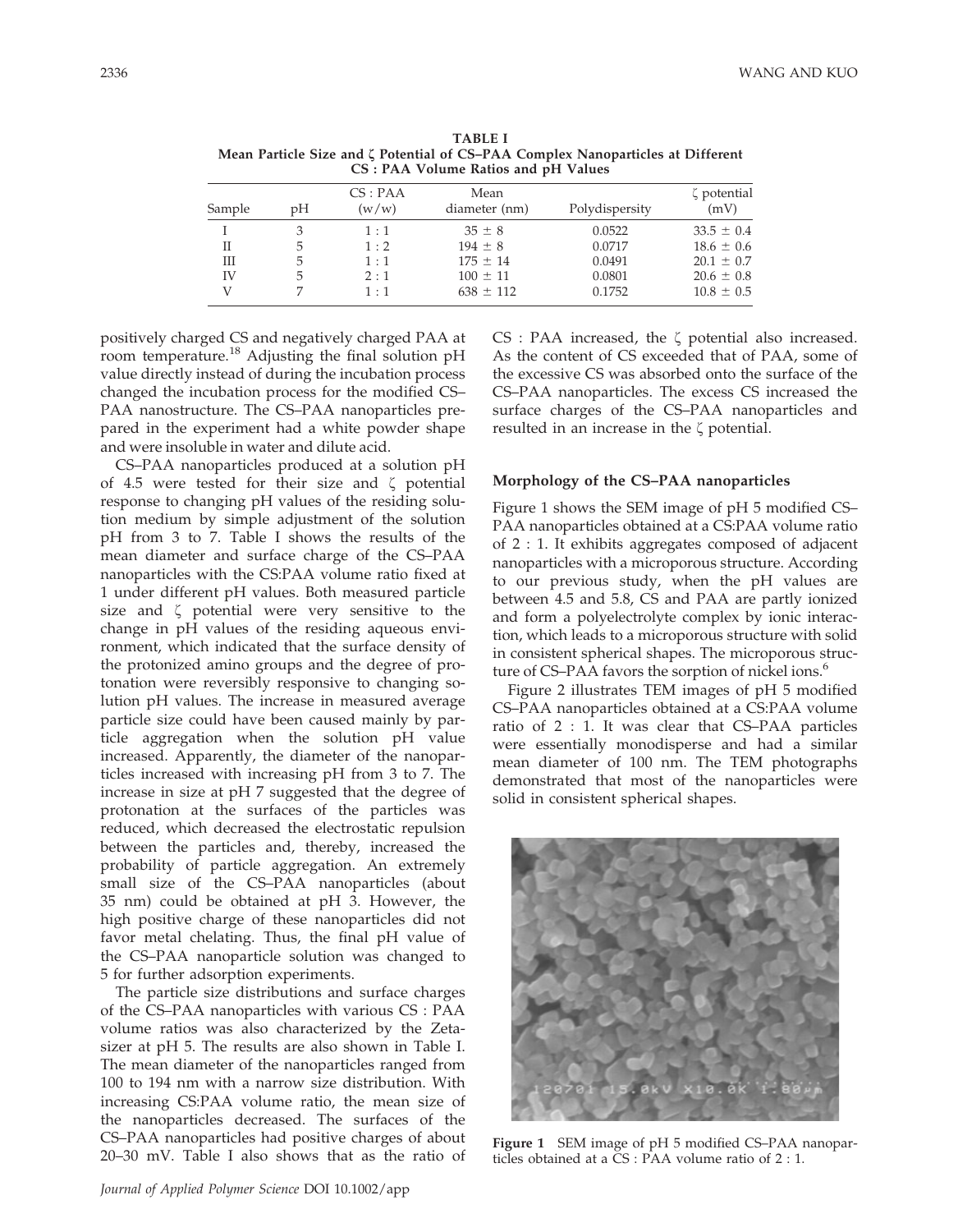

Figure 2 TEM images of pH 5 modified CS–PAA nanoparticles obtained at a CS : PAA volume ratio of 2 : 1: (a)  $20,000 \times$  and (b) 200,000 $\times$ .

#### Intermolecular interaction between the components

The FTIR–ATR spectra of PAA, CS, and the CS–PAA nanoparticles with different pH values are shown in Figure 3. For CS, the intensities of the amide I band at 1665 cm<sup>-1</sup> and amide II band at 1580 cm<sup>-1</sup> were observed clearly. The basic characteristics of CS at 3450  $\text{cm}^{-1}$  (OH stretching and N-H stretching) and 2920  $\text{cm}^{-1}$  (C-H stretching on methyl) were also observed. However, in the CS–PAA nanoparticles, the two characteristic peaks of CS decreased dramatically, and a new absorption band at  $1705 \text{ cm}^{-1}$ , which could be assigned to the absorption peaks of the carboxyl groups of PAA (the absorption peak of

carboxyl groups in pure PAA appeared at 1750  $\rm cm^{-1})$ was observed. The broad peak appeared at  $2500 \text{ cm}^{-1}$ , which confirmed the presence of NH<sub>3</sub> in the CS–PAA nanoparticles. In addition, the absorption peaks at 1450 and 1408  $cm^{-1}$  were assigned to asymmetric and symmetric stretching vibrations of  $COO<sup>-</sup>$  anion groups. These results indicate that the carboxylic groups of PAA were dissociated into COO<sup>-</sup> groups, which complexed with protonated amino groups of CS through electrostatic interactions to form the polyelectrolyte complex during the mixing procedure.

The FTIR–ATR spectra of the pH modified CS–PAA nanoparticles are also shown in Figure 3. The intensity of a new adsorption band at  $1705 \text{ cm}^{-1}$ , which was assigned to the absorption peaks of the carboxyl groups of PAA, decreased dramatically with increasing



Figure 3 FTIR–ATR spectra of (a) CS, (b) PAA, and (c) nonmodified, (d) pH 3 modified, (e) pH 5 modified, and (f) pH 7 modified CS–PAA nanoparticles. T, transmittance.

Journal of Applied Polymer Science DOI 10.1002/app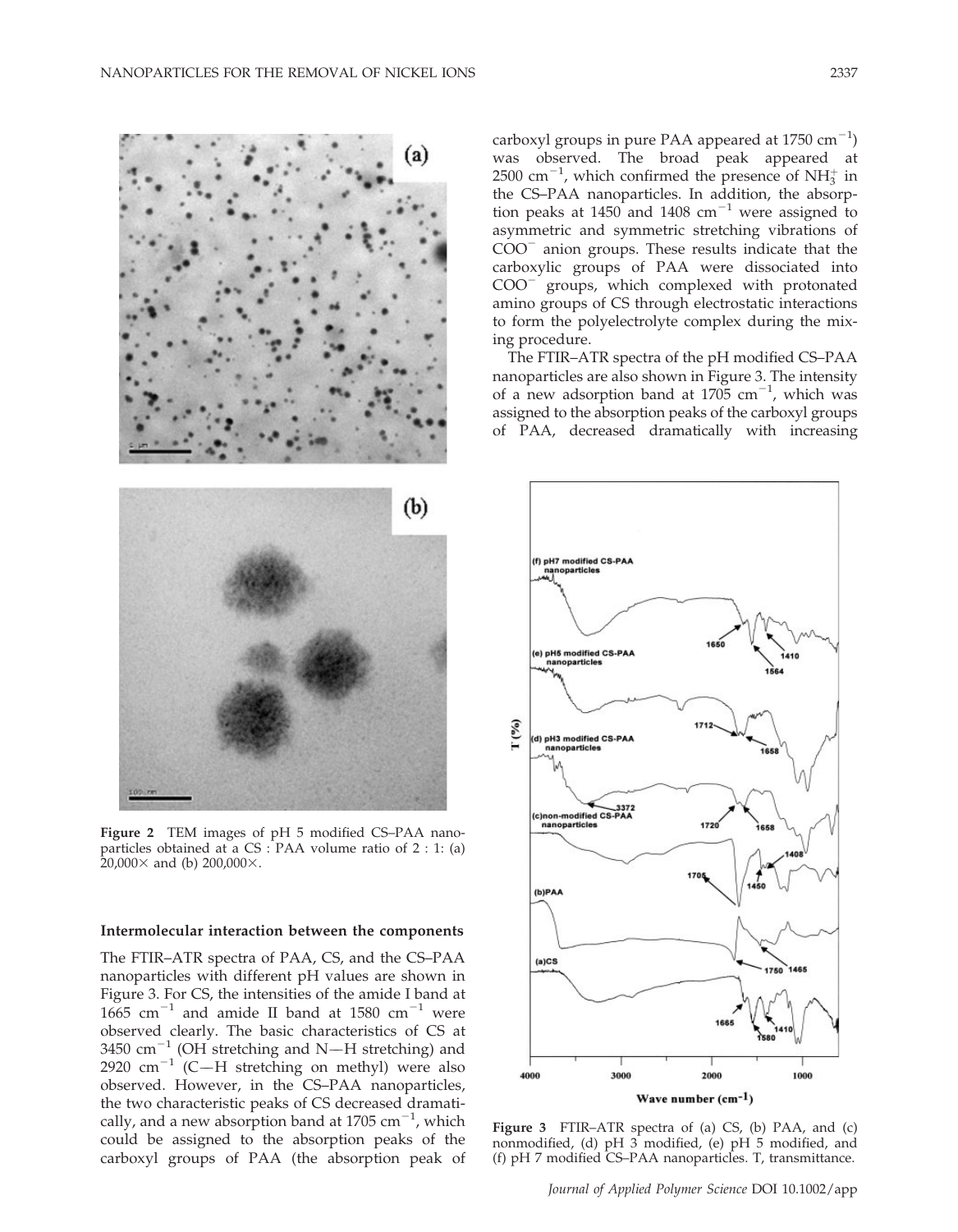

Figure 4 XRD patterns of (a) CS, (b) PAA, and (c) pH 5 modified CS–PAA nanoparticles.

pH value of the CS–PAA solution. The presence of the amide II band increased as the pH value was increased to 7, which indicated that some amine groups from CS were in the  $NH<sub>2</sub>$  form. At this pH, PAA was highly swollen, whereas CS was insoluble. (The  $pK_a$  values of PAA and CS were 4.75 and 6.50, respectively), $19$  which resulted in the phase separation of nanoparticles; that is, the CS was just physically coated on the CS–PAA nanoparticles. Thus, under neutral conditions, the CS–PAA nanoparticles would be destroyed, which would result in an aggregation of CS due to its insolubility in neutral solution.

#### Crystallinity of the CS–PAA nanoparticles

Figure 4 shows the XRD patterns of the CS, PAA, and the CS–PAA nanoparticles, in which a broad reflection peak was obtained for CS and PAA, which indicated that both CS and PAA had an inferior crystallinity. The XRD pattern of CS showed the characteristic peak at 2  $\theta = 20^{\circ}$ , which indicated the presence of (101) and (002). The peak at  $20^{\circ}$  was the allomorphic tendon form of CS, which resulted in a strong decrease in the sorption capacities. $20$  However, in the XRD pattern of the CS–PAA nanoparticles, we found that the reflection peak of the CS disappeared, but another broad reflection peak was found at 2  $\theta$  = 23.82°, which showed that a crosslinked reaction occurred. The new polymer complex had an inferior crystallinity, which means that it was

amorphous, not crystalline. When a polymer complex between CS and PAA is formed, the amino and hydroxyl groups in the CS react with the carboxylic groups of PAA. This reaction breaks the hydrogen bonding between the amino groups and hydroxyl groups in the CS and then leads to an amorphous structure in the CS–PAA polymer complex. $^{21}$  Many studies have shown that the sorption may be restricted to external layers. This may be explained by diffusion limitations and, more specifically, by resistance to intraparticle diffusion. However, it is not the only cause. Piron et al.<sup>22</sup> showed that decreasing the crystallinity of CS results in an improvement in the metal ion sorption properties. They prepared different forms of the polymer by dissolving CS followed by freeze drying to break the crystallinity of the raw material without recrystallization and confirmed that the low crystallinity of CS allowed rapid sorption rates and high sorption capacities. The CS– PAA nanoparticle also exhibited lower crystallinity due to the freeze-drying procedure. As a result, the nickel sorption rate improved significantly.

## Adsorption of CS–PAA nanoparticles for Ni ions

# Adsorption isotherms

To examine the relationship between sorbed (Q) and aqueous concentrations  $(C_e)$  at equilibrium, sorption isotherm models are widely employed to fit the data, of which the Langmuir and Freundlich equations are the most widely used. To get the equilibrium data at pH 5 and room temperature, initial metal concentrations were varied, whereas the biomass weight in each sample was kept constant. Figure 5 shows the experimental equilibrium isotherms for the sorption of nickel ions by the CS–PAA nano-



Figure 5  $Ni<sup>2+</sup>$  sorption isotherm by the CS–PAA nanoparticles (sorbent dosage  $= 100$  mg, particle mean size  $=$ 100 nm, pH 5).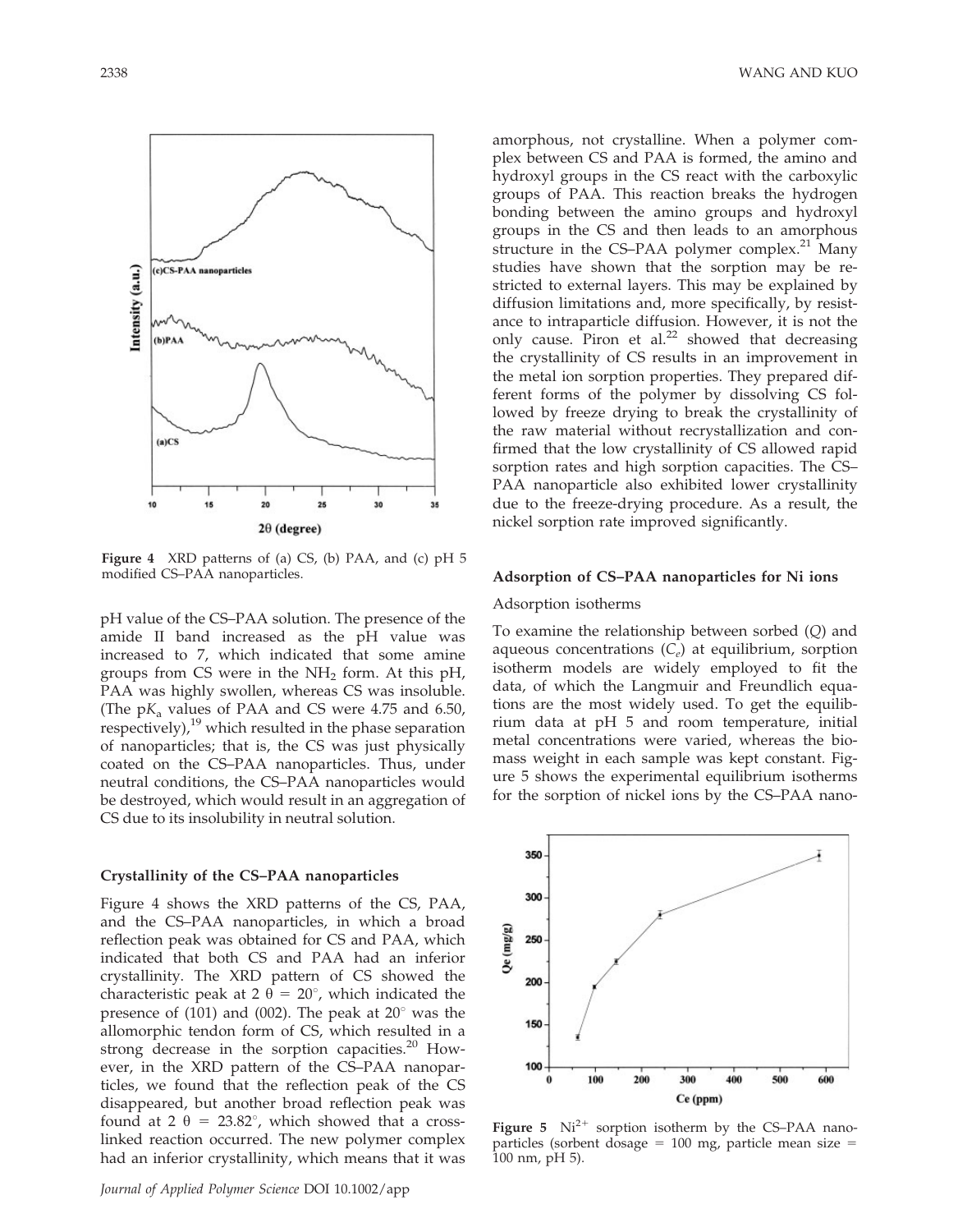

Figure 6 (a) Langmuir and (b) Freundlich plots for  $Ni<sup>2+</sup>$ uptake by the CS–PAA nanoparticles (sorbent dosage  $=$  $100 \text{ mg}$ , particle mean size =  $100 \text{ nm}$ , pH 5).

particles. The experiment showed that the sorption capacity increased with increasing initial concentration of nickel ions. When the concentration of nickel ions at equilibrium was 585 ppm, the sorption capacity reached 350 mg/g, which was a considerable improvement over that of  $CS.<sup>23</sup>$ 

The Langmuir isotherm is based on the assumption of monolayer adsorption onto a surface containing a finite number of adsorption sites of uniform energies of adsorption with no transmigrates of adsorbate in the plane of the surface. The experimental data were fitted to the Langmuir isotherm:

where 
$$
C_e
$$
 is the equilibrium concentration of nickel  
ions (ppm),  $Q_e$  is the amount of nickel ions sorbed  
per unit weight of CS-PAA nanoparticles at equilib-  
rium (mg/g),  $Q_{\text{max}}$  is the maximum amount ad-  
sorbed on a monolayer (mg/g), and *b* is the Lang-  
muir sorption equilibrium constant (mL/mg), which  
is a measure of the energy of sorption. A linearized  
plot of  $C_e/Q_e$  against  $C_e$  gave  $Q_{\text{max}}$  and *b* [Fig. 6(a)].  
The results obtained were  $Q_{\text{max}} = 435$  mg/g and  
 $b = 0.0078$  ppm. The equation was  $C_e/Q_e = C_e$   
 $\times 0.0054 + 0.7186$ . The plots demonstrated that the  
Langmuir equation provided a reasonable descrip-  
tion of the experimental data.

To a lesser extent, the equilibrium data were also well described with the Freundlich equation, probably due to the real heterogeneous nature of the surface sites involved in the metal uptake. $24$  The widely used empirical Freundlich equation, based on sorption by a heterogeneous surface is

$$
\log Q_e = \left(\frac{1}{n}\right) \log C_e + \log k \tag{3}
$$

where  $k$  and  $n$  are Freundlich constants indicating sorption capacity and intensity, respectively. k and *n* can be determined from a linear plot of log  $Q_e$ against log  $C_e$  [Fig. 6(b)]. The calculated results of the Langmuir and Freundlich isotherm constants are given in Table II. The adsorption of nickel ions by the CS–PAA nanoparticle correlated well (correlation coefficient  $(R^2) = 0.999$ ) with the Langmuir equation as compared to the Freundlich equation  $(R^2 = 0.9432)$  under the concentration range. The magnitudes of  $k$  and  $n$  showed easy separation of Ni(II) ions from the aqueous medium and indicated favorable adsorption. As shown in Table II,  $n$  values were high enough for the separation of heavymetal ions from the aqueous medium. The conformity of the adsorption data to the Langmuir isotherm (correlation coefficient  $> 0.95$ ) could be interpreted as indicating a homogeny adsorption process, leading to monolayer binding. The essential features of a Langmuir isotherm can be expressed in terms of a dimensionless constant separation factor or equilibrium parameter  $(R_L)$ , which is used to predict whether an adsorption system is favorable or unfavorable.  $R_L$  is defined as follows:<sup>25</sup>

$$
\frac{C_e}{Q_e} = \frac{C_e}{Q_{\text{max}}} + \frac{1}{Q_{\text{max}}b}
$$
 (2)  $R_L = \frac{1}{1 + bC_0}$  (4)

TABLE II Parameters of the Langmuir and Freundlich Isotherms for the Adsorption of Ni(II) on the CS–PAA Nanoparticles

|        |                      | Langmuir    |                         |         | Freundlich |                         |  |
|--------|----------------------|-------------|-------------------------|---------|------------|-------------------------|--|
| Metal  | $Q_{\rm max}$ (mg/g) | $b$ (mL/mg) | Correlation coefficient |         |            | Correlation coefficient |  |
| Ni(II) | 435                  | 0.0078      | 0.9990                  | 28.2033 | 2.1701     | 0.9430                  |  |

Journal of Applied Polymer Science DOI 10.1002/app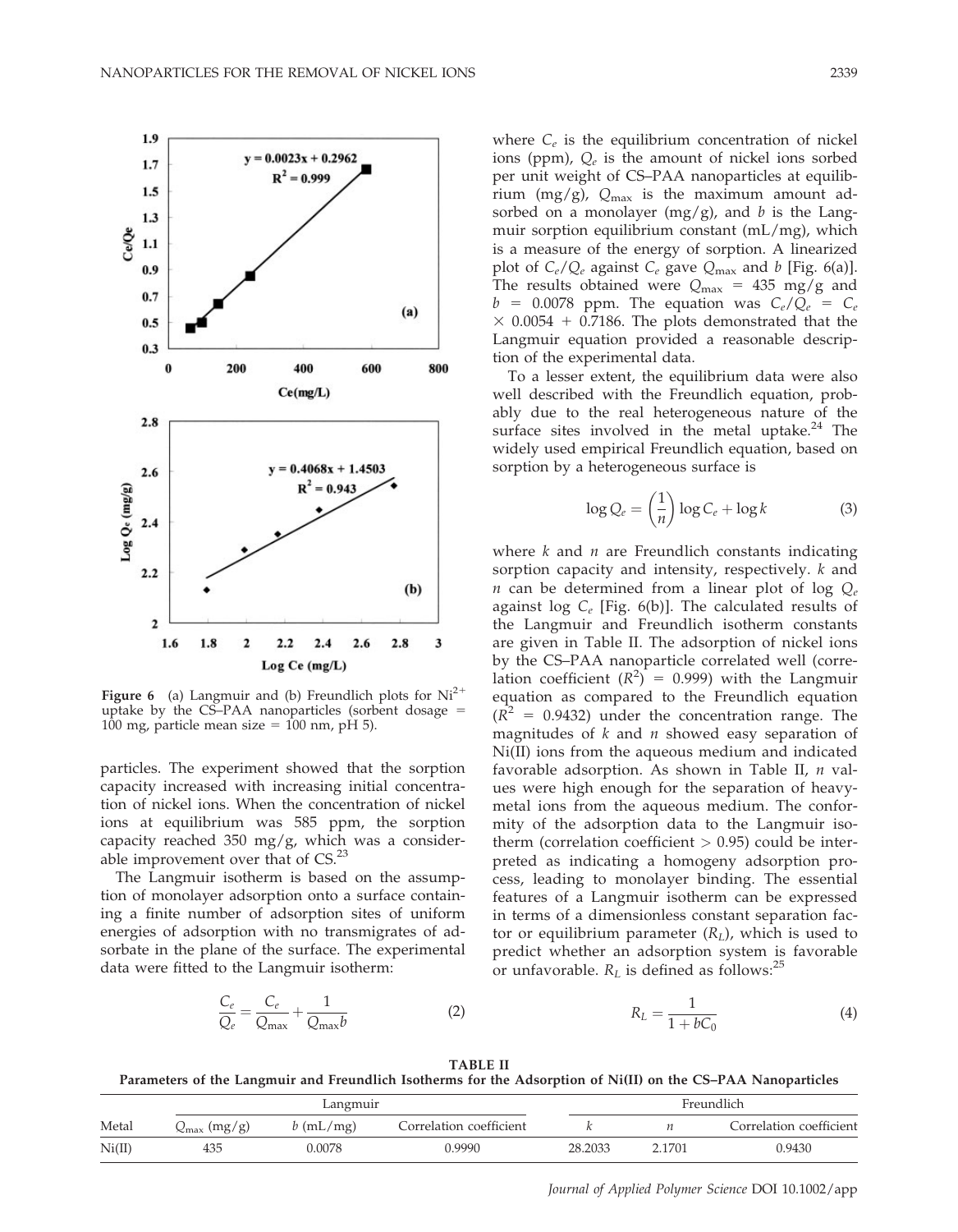TABLE III  $R_L$  Values Based on the Langmuir Equation

| $C_0$ (mg/L) | $R_I$    |
|--------------|----------|
| 70           | 0.646831 |
| 100          | 0.561798 |
| 150          | 0.460829 |
| 250          | 0.338983 |
| 600          | 0.176056 |

where  $C_0$  is the initial Ni<sup>2+</sup> concentration (ppm) and  $b$  is the Langmuir adsorption equilibrium constant (mL/mg). Table III lists the calculated results.  $R_L$ values in the range  $0 < R_L < 1$  indicated that the CS–PAA nanoparticles were favorable adsorbents for Ni(II) removal from the aqueous solution.

# Adsorption kinetics

Effect of initial nickel concentration. Sorption kinetics are important physicochemical parameters for the evaluation of the basic qualities of a good sorbent. The removal of nickel ions by the CS–PAA nanoparticles as a function of time at pH 5 at various initial concentrations (40–100 ppm) is shown in Figure 7. The results indicate that at higher initial concentrations of nickel ions, it took more time to reach equilibrium, and there was a lower sorption percentage. When the initial concentration of nickel ions was 40 ppm, the sorption percentage reached 88% at 10 min, the sorption amount was 70 mg/g, and the equilibrium time was just 30 min. When the initial concentration of nickel ions increased to 100 ppm, the sorption percentage was 75% at 10 min, and the sorption amount was 150 mg/g. The sorption reached equilibrium after 90 min, the sorption



Figure 7 Effect of the initial concentration of nickel ions on the sorption kinetics of the CS–PAA nanoparticles (sorbent dosage = 50 mg, particle mean size =  $100$  nm, pH 5).

amount reached 195 mg/g, and the sorption percentage increased to 98%. To evaluate the mechanism of adsorption kinetics, the pseudo-first-order and pseudo-second-order were tested to interpret the experimental data. The pseudo-first-order kinetic

model<sup>26</sup> is given as follows:

$$
\log(Q_e - Q_t) = \log Q_e - \frac{k_1}{2.303}t
$$
 (5)

where  $Q_e$  is the amount of sorbate adsorbed per unit weight of sorbent at equilibrium (mg/g),  $Q_t$  is the amount of sorbate uptake per unit weight of sorbent at any time t (mg/g), t is the time (min), and  $k_1$  is the adsorption rate constant of pseudo-first-order (min<sup>-1</sup>). The values of  $k_1$  were calculated from the slopes of the plot of log ( $Q_e - Q_t$ ) versus t. The pseudo-second-order equation<sup>27</sup> may be expressed as follows:



Figure 8 Linearization of adsorption kinetics: (a) pseudofirst-order and (b) pseudo-second-order model (sorbent dosage =  $50$  mg, particle mean size =  $100$  nm, initial concentration of nickel ions  $= 100$  ppm, pH 5).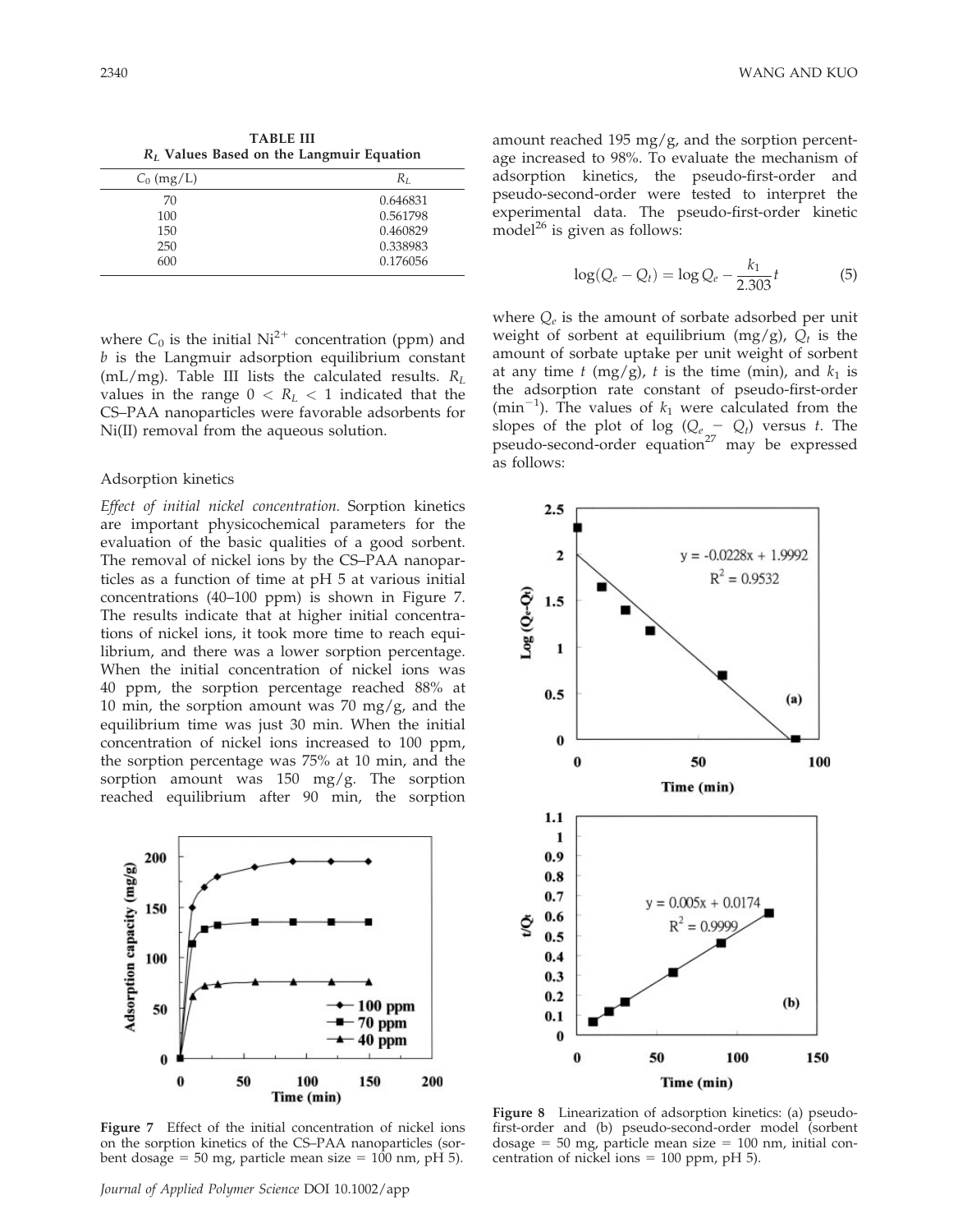

Figure 9 Effect of pH on the adsorption of nickel ions by the CS–PAA nanoparticles (sorbent dosage  $= 50$  mg, particle mean size  $= 100$  nm, initial concentration of nickel ions  $=100$  ppm).

$$
\frac{t}{Q_t} = \frac{1}{k_2 Q_e^2} + \frac{t}{Q_e}
$$
 (6)

where  $k_2$  is the pseudo-second-order adsorption rate constant (g/mg min). The validity of this model could be interpreted by linear plots of  $t/Q_t$  versus t. As shown in Figure 8(a,b), the correlation coefficients  $(R)$ given by these two kinetic models between the predicted and the experimental values were 0.9532 and 0.9999, respectively. Obviously, the pseudo-secondorder kinetic model, in contrast to the pseudo-firstorder, gave a good correlation for the adsorption of nickel ions by the CS–PAA nanoparticles. This suggests that the rate-limiting step may be the chemical adsorption, not the mass transport limitation. Increasing metal ion concentration in the aqueous solution seemed to reduce the external diffusion of the adsorbent and enhanced intraparticular diffusion.<sup>28</sup>

Effect of pH value. Figure 9 shows the relationship between the pH value in the original solution and the adsorption capacity for nickel ions. The adsorption of nickel reached a maximum at pH 5 and decreased at lower and higher pH values. Low pH favored the protonation of the amino sites, which resulted in a reversal of charge and greatly diminished the metal chelating ability of CS. In acidic solutions, more protons were available to protonate amine groups to form  $-NH_3^+$  groups, which reduced the number of binding sites for the adsorption of nickel. Heavy-metal cations are completely released under extremely acidic conditions Although, at higher pH values beyond 6.5, the precipitation of nickel hydroxide occurred simultaneously with the sorption of nickel ions, which affected the sorption by the CS nanoparticles. The other reasons for the decrease of nickel adsorption with increased pH were the aggregation of nanoparticles and, related to this, a decrease in surface area.

Effect of the amount of nanoparticles. We studied the dependence of the adsorption of Ni(II) on the amount of CS–PAA nanoparticles at room temperature and at pH 5 by varying the nanoparticle amount from 0.02 to 0.05 g (mean size  $= 100$  nm) in contact with 50 mL of nickel ion solution. The results are shown in Figure 10. Apparently, the percentage removal of nickel ions increased with increasing nanoparticles due to the greater availability of the adsorbent. The adsorption reached a maximum with 0.05 g of CS–PAA nanoparticles, and the maximum percentage removal was about 98% for nickel ions. Effect of the mean size of the nanoparticles. Figure 11 shows the sorption kinetics obtained at differing sizes of CS–PAA nanoparticles. This indicates that the higher sorption capacity was achieved as the mean size of the CS–PAA nanoparticles decreased. CS–PAA nanoparticles with a mean size of 100 nm had a high sorption capacity of 195 mg/g when in contact with a 100 ppm nickel ion solution. Increasing the size of the nanoparticles also increased the



Figure 10 Effect of the amount of nanoparticles on (a) the nickel sorption capacity and (b) the nickel removal percentage (particle mean size  $= 100$  nm, initial concentration of nickel ions  $= 100$  ppm, pH 5).

Journal of Applied Polymer Science DOI 10.1002/app